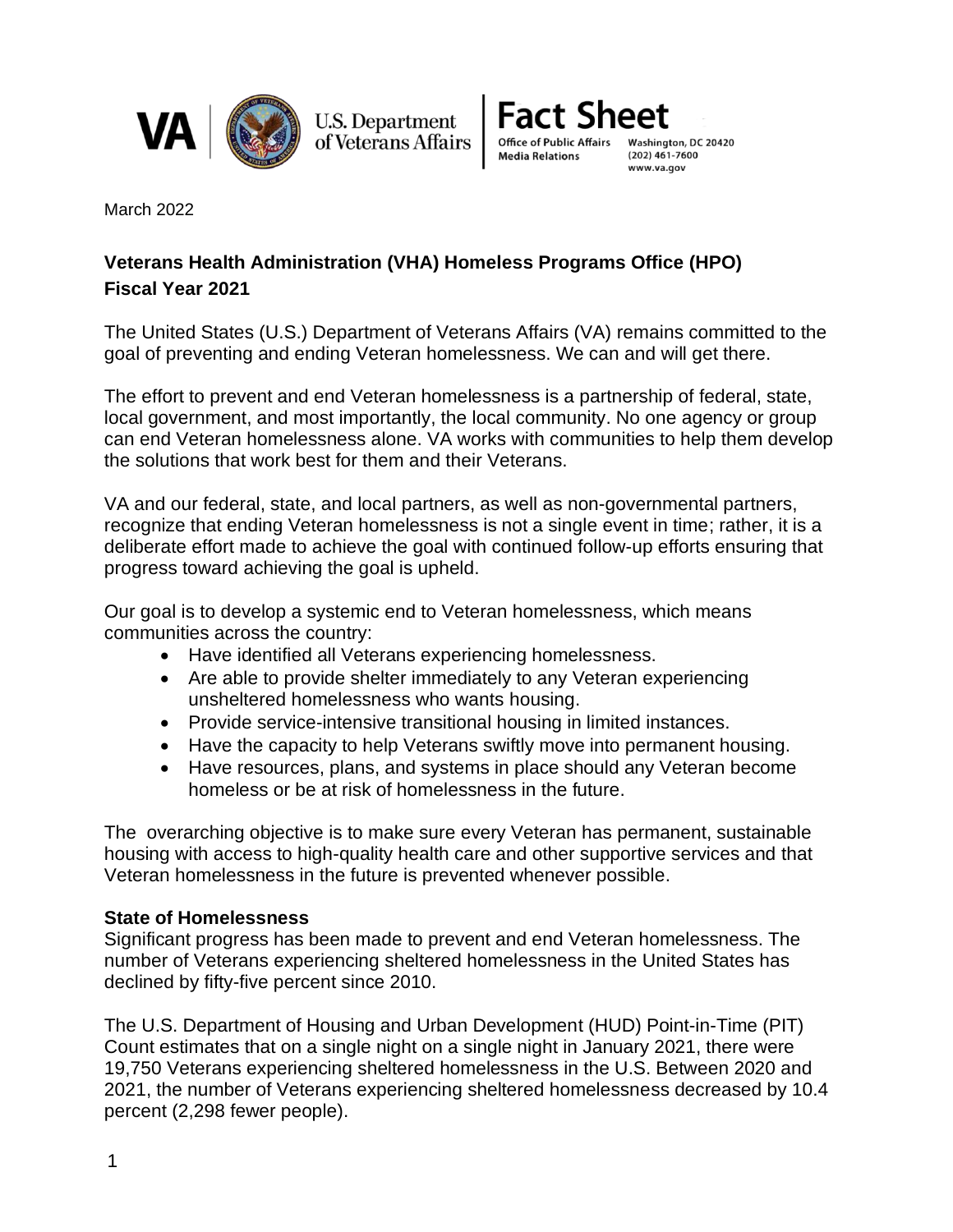However, COVID-19 impacted the ability of communities to do their counts in January 2021. The report is only able to provide national estimates on sheltered homelessness. Therefore, while it is an important snapshot of sheltered homelessness, the report does not provide a complete picture of homelessness in America.

Since 2010, more than 938,000 Veterans and their family members have been permanently housed, rapidly rehoused, or prevented from falling into homelessness through HUD's targeted housing vouchers and VA's homelessness programs.

In addition to the national snapshot provided by the 2021 PIT Count, as of March 15, 2022, 86 communities — which includes three states<sup>1</sup> — have effectively ended Veteran homelessness, based on criteria established by VA, HUD, and the U.S. Interagency Council on Homelessness (USICH). To see a full and current list of communities that have achieved an effective end to Veteran homelessness based on these guidelines, go to [www.va.gov/HOMELESS/endingVetshomelessness.asp.](http://www.va.gov/HOMELESS/endingVetshomelessness.asp)

This progress illustrates what can be achieved when Federal agencies are engaged in unprecedented coordination and shared responsibilities of ending Veteran homelessness.

#### **Preventing and Ending Veteran Homelessness Is Possible**

To achieve this goal, we need continued leadership, collaboration, commitment, and a sense of urgency from communities across the country. No one entity can prevent and end homelessness among Veterans.

There has been unprecedented support from every branch of government as well as from state and local leaders and agencies to provide both the funding and human resources needed to end Veteran homelessness. Communities continue to align those resources with the most effective practices, including Housing First, to ensure rapid, safe, and stable housing for Veterans who need it.

Progress comes when community leaders implement proven practices that are reducing homelessness among Veterans nationwide and ending it community by community. Practices developed and implemented locally that are common among communities that have achieved an effective end to Veteran homelessness include:

- Use Housing First practices and approaches across every aspect of services for homeless Veterans.
- Essential to success, Housing First is a proven model that increases the chance that a Veteran will be housed and decreases emergency room costs for Veterans. It is a humane, dignified way to help Veterans achieve the stable, permanent housing they deserve.
- Identify all homeless Veterans by name shared on a comprehensive list of Veterans who are experiencing homelessness country wide.
- Use and share data to find and serve every Veteran who needs homeless services.
- Create coordinated assessment and entry systems to make sure Veterans seeking help are matched with appropriate—people and services at every level to create integrated systems of care.

<sup>2</sup> <sup>1</sup> Delaware, Connecticut, and Virginia.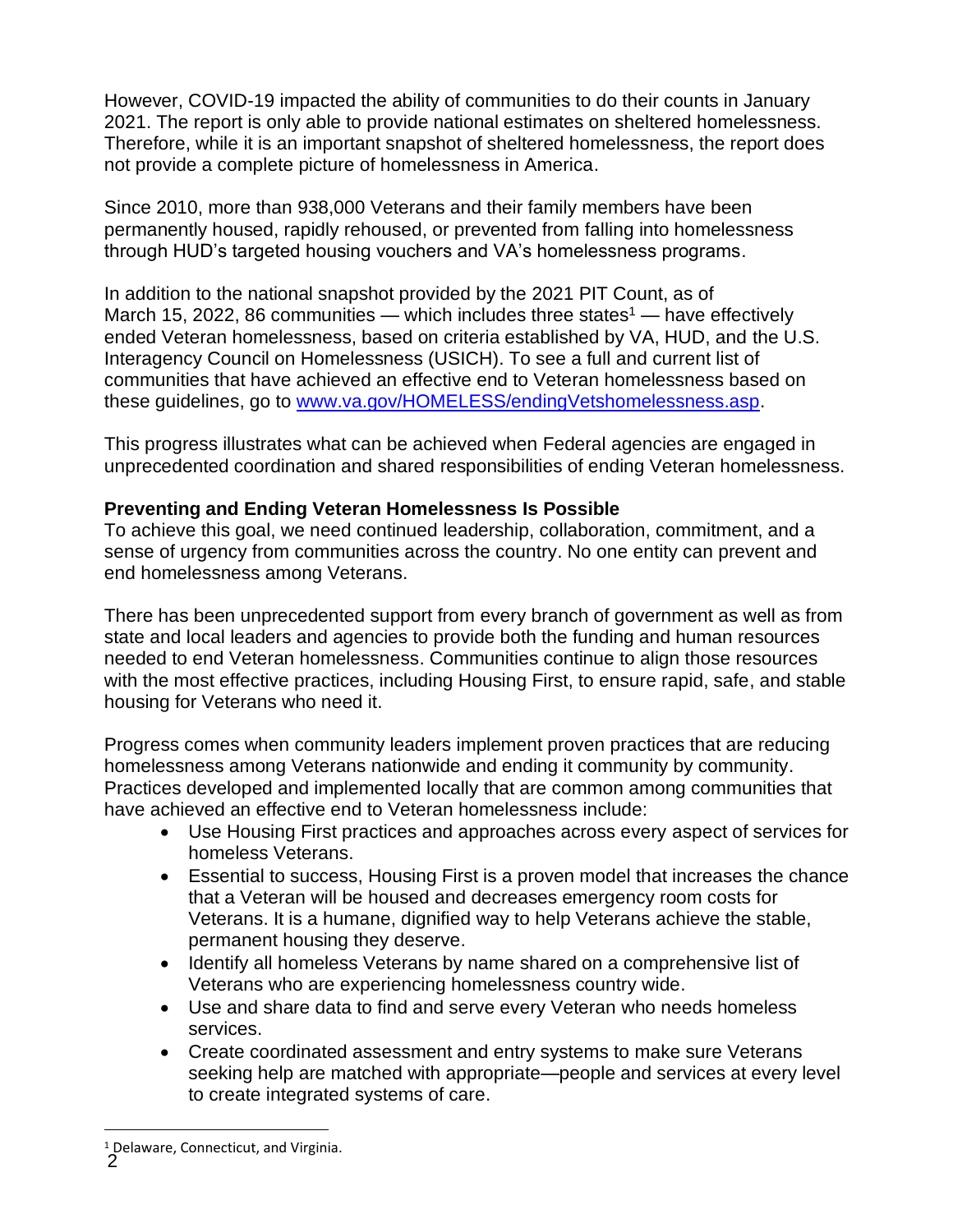- Set concrete and aspirational monthly and quarterly goals while engaging the community and associated systems to meet them. This requires direct involvement of community leaders and focused political strategies. Also, benchmark progress against specific criteria is measured.
- Synchronize programs to coordinate outreach and target the right type of resource for Veterans at the right time.
- Make sure outreach and engagement efforts are coordinated across service providers, law enforcement personnel, prisons and jails, hospitals, libraries, and job centers to proactively seek out Veterans in need of assistance with housing.
- Focus on creating connections from homeless services, housing organizations, and VA medical centers (VAMCs) to workforce investment boards and employers so that Veterans are quickly connected to jobs.

### **VHA Homeless Programs**

*All data on this fact sheet are as of the end of Fiscal Year (FY) 2021 (September 30, 2021) unless otherwise stated. (Data for some programs are reported only by calendar year.)*

**Budget:** The HPO FY 22 budget is composed of \$1.4B Specific Purpose (SP) budget and over \$600M in in VERA Sustainment funds for a total funding of \$2B. This total amount supports over 6,000 SP positions in the field, nearly 100 HPO staff, over \$700M in contracts and grants.

**Community Resource and Referral Centers (CRRCs):** CRRCs are a collaborative effort of VA, communities, service providers, and agency partners. CRRCs are located in strategically selected areas to provide both a refuge from the streets and a central location to engage homeless Veterans in services. When Veterans enter these centers, they are referred to physical and mental health care resources, job development programs, housing options, and other VA and non-VA benefits.

Program highlights, FY 2021:

• There were over 61,400 served by 32 CRRCs.

For more information, please visit: [www.va.gov/homeless/crrc-list.asp](http://www.va.gov/homeless/crrc-list.asp) .

**Domiciliary Care for Homeless Veterans (DCHV):** The DCHV program provides timelimited residential treatment to homeless Veterans with mental health and substance use disorders, co-occurring medical concerns, and psychosocial needs such as homelessness and unemployment.

Program highlights, FY 2021:

- The DCHV program provided services to over 3,000 Veterans. (**Note:** DCHVs typically serve over 6,000 Veterans each year. However, in response to the pandemic, capacity remained significantly reduced as sites continued to implement mitigation strategies to ensure both Veteran and staff safety).
- The DCHV program offered more than 1,900 operational beds at 44 sites in support of homeless Veterans.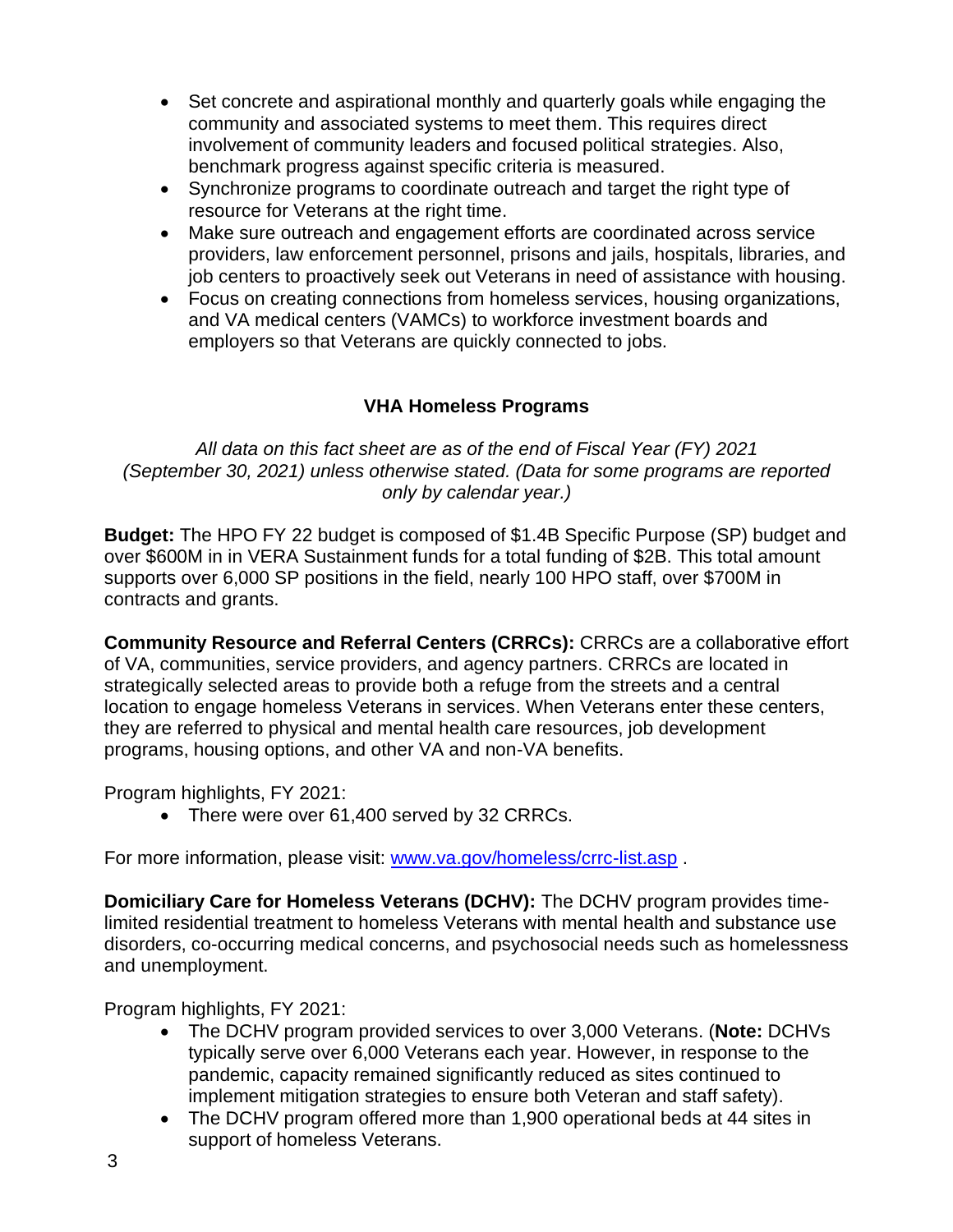For more information, please visit [www.va.gov/homeless/dchv.asp.](https://gcc02.safelinks.protection.outlook.com/?url=http%3A%2F%2Fwww.va.gov%2Fhomeless%2Fdchv.asp&data=04%7C01%7C%7Cc1cf82bddf3a4eff66a508d9ce3d74d0%7Ce95f1b23abaf45ee821db7ab251ab3bf%7C0%7C0%7C637767585606982554%7CUnknown%7CTWFpbGZsb3d8eyJWIjoiMC4wLjAwMDAiLCJQIjoiV2luMzIiLCJBTiI6Ik1haWwiLCJXVCI6Mn0%3D%7C3000&sdata=J%2F1w7Gr1FlXrbnjOUOqjssDH11IpYua9pbqJTDYFf2k%3D&reserved=0)

**Health Care for Homeless Veterans (HCHV):** The central goal of the HCHV program is to reduce homelessness among Veterans by connecting homeless Veterans with health care and other needed services. This program provides outreach, case management, and HCHV Contract Residential Services (CRS), ensuring that chronically homeless Veterans especially those with serious mental health diagnoses and/or substance use disorders can be placed in VA or community-based programs that provide quality housing and services that meet their specialized needs.

Program highlights, FY 2021:

- Over 3,700 Veterans exited HCHV CRS programs to permanent housing. The average length of stay in a HCHV CRS program is 77 days. 61 percent of Veterans exiting CRS programs engage in VA mental health services and 76 percent receive ongoing VA medical services.
- HCHV supported 153 Stand Downs providing outreach to over 30,700 Veterans.
- HCHV provided outreach services to over 116,200 total Veterans.
- HCHV provided case management services to over 11,000 Veterans.

For more information, please visit [www.va.gov/homeless/hchv.asp.](http://www.va.gov/homeless/hchv.asp)

**Health Care for Reentry Veterans (HCRV):** The HCRV program is designed to address the needs of incarcerated Veterans when it comes to re-entering their community. The goals of HCRV are to prevent homelessness; reduce the impact of medical, psychiatric, and substance use problems on community readjustment; and decrease the likelihood of re-incarceration for those leaving prison.

Program highlights, FY 2021:

• The HCRV program served over 5,800 Veterans.

For more information, please visit [www.va.gov/homeless/reentry.asp.](http://www.va.gov/homeless/reentry.asp)

**Homeless Patient Aligned Care Teams (HPACTs):** HPACTs provide a coordinated "medical home" designed around the unique needs and distinct challenges homeless Veterans face both accessing and engaging in health care. At selected VA facilities, Veterans are assigned to a HPACT that includes a primary care provider, nurse, social worker, homeless program staff, and others who offer medical care, case management, outreach, housing assistance, and social services. The HPACT provides and coordinates the health care that Veterans may need while helping them obtain and stay in permanent housing.

Program highlights, FY 2021:

- Nationally over 17,200 homeless and at-risk Veterans are actively enrolled in the HPACT model of care; about 22,000 were served annually. There are over 85 HPACT teams and providers operating at 57 VAMCs, Community Based Outpatient Clinics (CBOC), and CRRCs across the country.
- Program evaluations: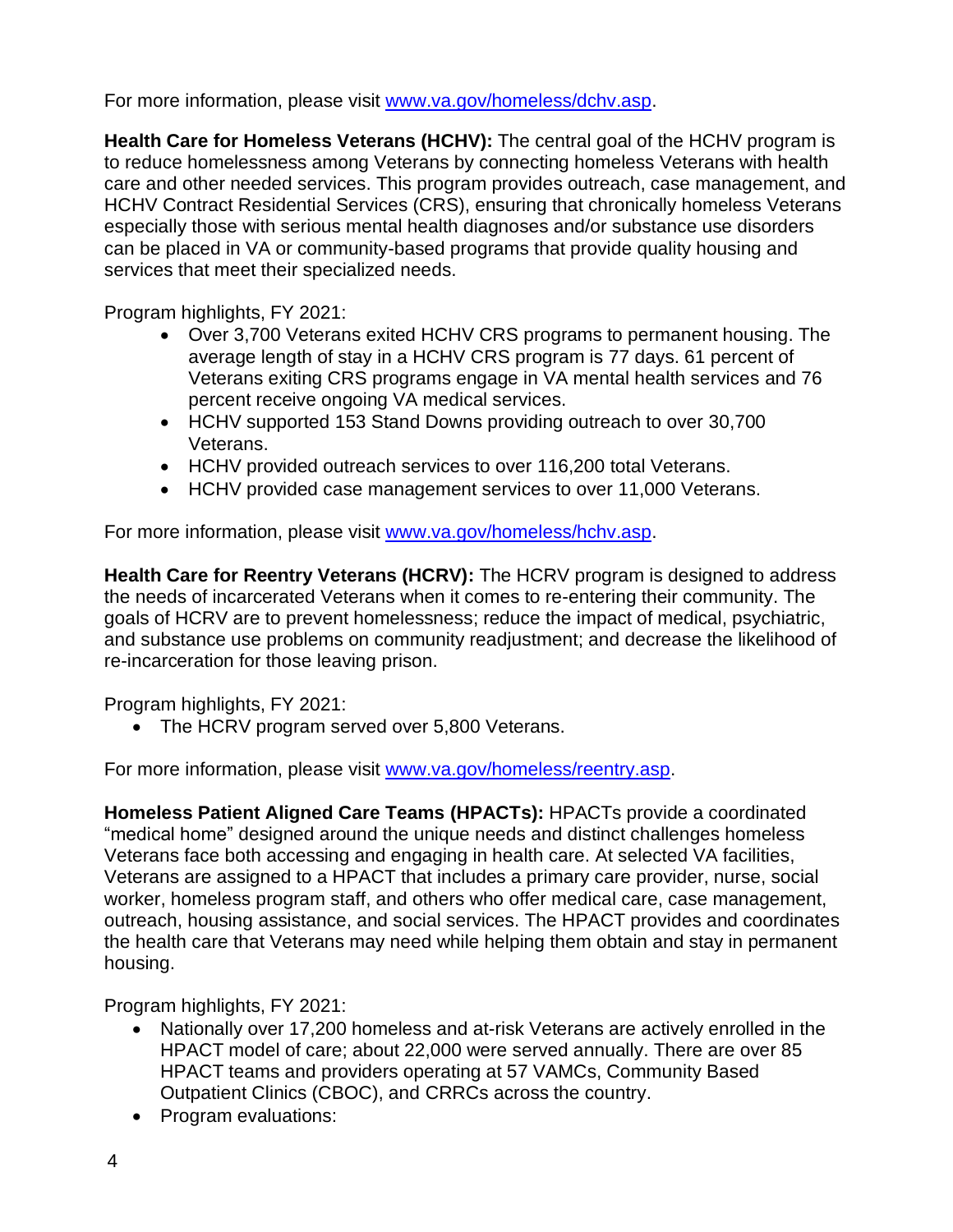- $\circ$  HPACT program demonstrates substantial reductions in emergency department visits and hospitalizations.
- o The HPACT team model of care facilitates accelerated placement into permanent housing. Veterans in HPACTs were housed in permanent housing 81 days faster than those not enrolled in a HPACT.
- o HPACT care more effectively engages Veterans in ambulatory care.
- o The average HPACT patient cost approximately \$9,379/year less to care for compared to a homeless Veteran enrolled in a PACT, driven largely by fewer hospitalization in VA and the community.
- o After six months of care within a HPACT, Veterans show a 19 percent reduction in Emergency Department use and a 35 percent reduction in inpatient hospitalizations.
- o Enrollment in a HPACT results in significantly higher patient satisfaction, reversing previously negative interactions with VA primary care.
- o HPACT patients are more likely than PACT patients to report positive experiences with access, communication, office staff, and their providers.

For more information, please visit [www.va.gov/homeless/h\\_pact.asp.](http://www.va.gov/homeless/h_pact.asp)

**Homeless Providers Grant and Per Diem (GPD):** The GPD program allows VA to award grants to community-based agencies to create transitional housing programs and offer per diem payments. The purpose of the program is to promote the development and provision of supportive housing and/or related services — with the goal of helping homeless Veterans achieve residential stability, increase their skill levels and/or income, and obtain greater self-determination. GPD-funded projects offer communities a way to help homeless Veterans by providing housing and other services and at the same time assist VAMCs by augmenting or supplementing care.

Program highlights, FY 2021:

- VA's largest transitional housing program with over 12,700 beds nationwide.
- Over 17,000 Veterans entered GPD transitional housing.
- Over 22,660 Veterans were served by GPD grants.
- Over 8,250 homeless Veterans exited GPD to permanent housing.
- In FY 2021, VA awarded approximately \$116.4 million in grants to approximately 200 community organizations through the GPD program. VA distributed three different types of grants:
	- **Capital Grants:** These can be used to build or renovate facilities. The improvements must result in less congregate and more individual unit-style housing. VA awarded 60 capital grants totaling \$64.2 million to improve approximately 1,400 existing beds over the next 18 to 24 months.
	- **Case Management Grants:** These can be used to support case managers. VA awarded 121 case management grants totaling \$28.4 million to support almost 155 case managers over two years.
	- **Special Need Grants:** These provide funding for community organizations that help veterans experiencing homelessness with special needs, such as women veterans, those with chronic mental illnesses, and elderly Veterans. VA awarded 26 special need grants totaling \$23.75 million for 217 beds over three years.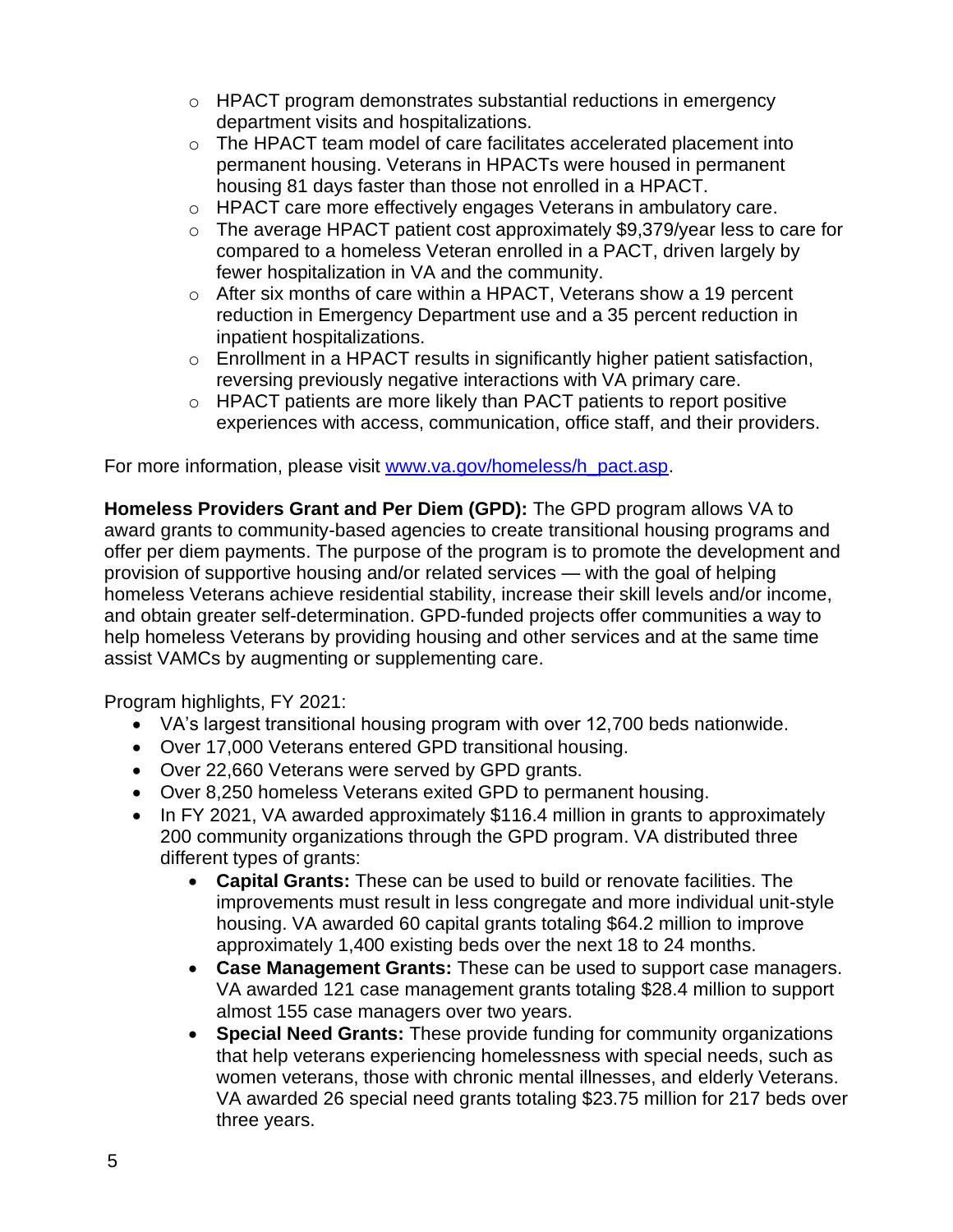For more information, please visit [http://www.va.gov/homeless/gpd.asp.](http://www.va.gov/homeless/gpd.asp)

**Homeless Veterans Dental Program (HVDP):** The provision of dental care has been shown to significantly improve outcomes related to stable housing, employment and financial stability for Veterans experiencing homelessness. The HVPD helps increase the accessibility of quality dental care for homeless and certain other Veteran patients enrolled in VA-sponsored and VA partnership homeless rehabilitation programs.

Program highlights, FY 2021:

• Over 10,000 Veterans were provided dental care through the HVPD.

For more information, please visit [www.va.gov/homeless/dental.asp.](http://www.va.gov/homeless/dental.asp)

### **Homeless Veterans Community Employment Services (HVCES):** HVCES is

authorized by 38 U.S. Code § 2031 and 2033. To help improve employment outcomes for homeless Veterans, in 2019 VA continued to support the Vocational Development Specialists who are embedded in homeless program teams and serve as Employment Specialists and Community Employment Coordinators (CEC). HVCES staff ensure that a range of employment services are accessible to Veterans who have experienced homelessness, including chronically homeless Veterans, complement existing medical center-based employment services, and are a bridge to employment opportunities and resources in the local community.

Program highlights, FY 2021:

- Approximately 5,100 Veterans exited homeless residential programs with competitive employment (i.e., GPD, Low-Demand Supportive Housing (LDSH), and HCHV– Contract Residential Services (HCHV-CERS)).
- More than 10,300 Veterans were employed at exit from all VHA homeless programs and services.
- Employment rates for Veterans housed through HUD-VA Supportive Housing (HUD-VASH) exceeded the national target despite the continued impact of COVID-19 on employment nationally.
- There were nearly 13,800 newly documented, unique instances of employment for Veterans engaged in or who exited from VA Homeless Programs or Services.
- HVCES staff continue to utilize telehealth and telephone visits as well as developing strategies for providing employment services and supports through virtual platforms, including virtual job and drive through job fairs.

For more information, please visit [www.va.gov/homeless/employment\\_programs.asp.](http://www.va.gov/homeless/employment_programs.asp)

## **Housing and Urban Development – Veterans Affairs Supportive Housing (HUD-**

**VASH):** Through this collaborative program between the U.S. Department of Housing and Urban Development and VA, HUD provides eligible homeless Veterans with a Housing Choice rental voucher, and VA provides case management and supportive services so that Veterans can gain housing stability and recover from physical and mental health problems, substance use disorders, and other issues contributing to or resulting from homelessness. HUD-VASH subscribes to the principles of the Housing First model of care. Housing First is an evidence-based practice model demonstrating that rapidly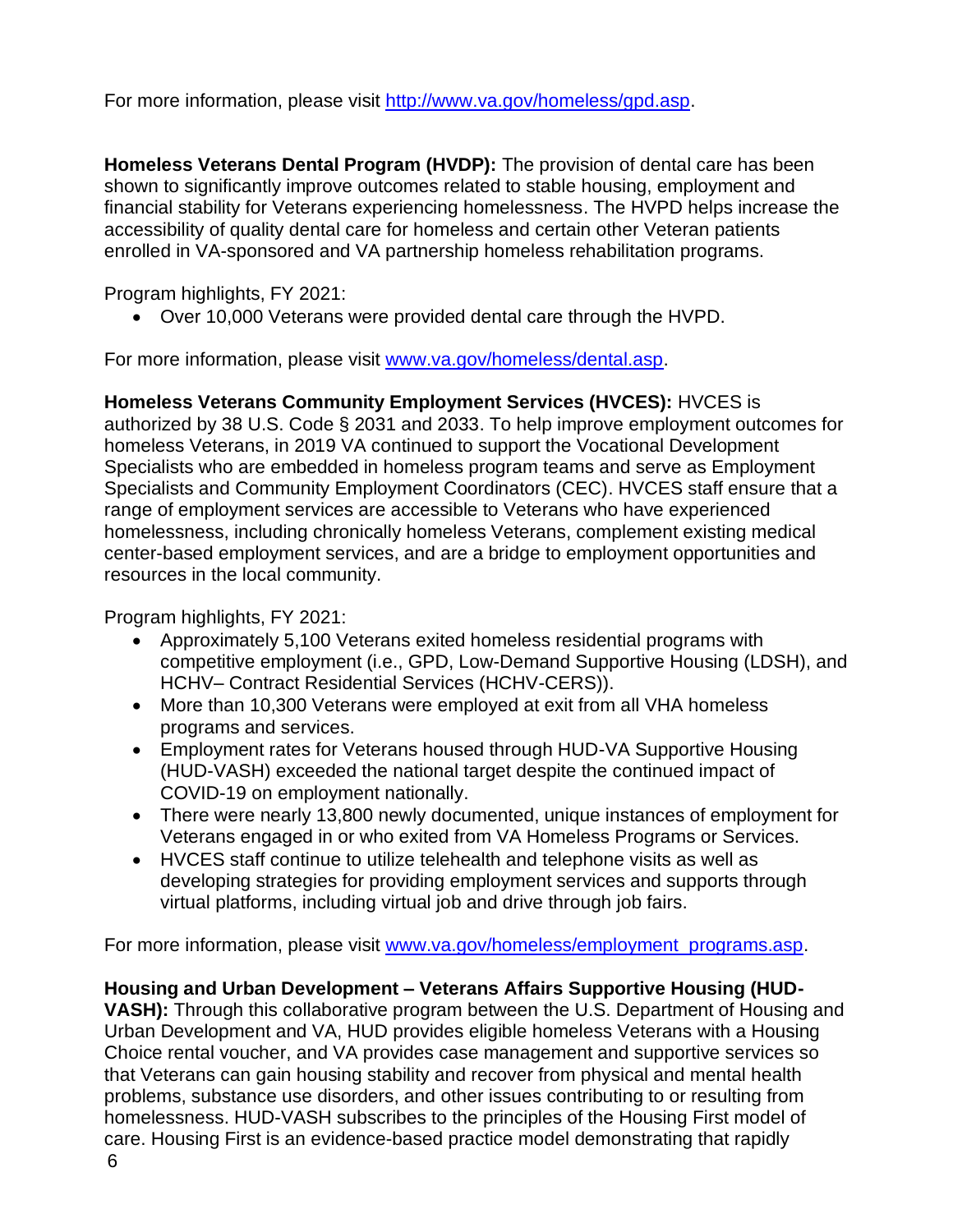moving individuals into housing, and then wrapping supportive services around them as needed, helps homeless individuals exit homelessness and achieve housing stability, improving their ability and motivation to engage in treatment. The program goals are to help Veterans and their families gain stable housing while promoting full recovery and independence in their community.

Program highlights, FY 2021:

- Vouchers active: 97,266
- Vouchers in use: 87,747
	- o Veterans housed: 81,132
	- o Vouchers issued to Veterans seeking housing: 5,343
	- o Vouchers reserved for Veterans undergoing Public Housing Agency (PHA) Validation: 1,272
	- o Active vouchers available: 9,519

For more information, please visit [www.va.gov/homeless/hud-vash.asp](http://www.va.gov/homeless/hud-vash.asp).

**National Call Center for Homeless Veterans (NCCHV):** The NCCHV — which can be reached at 1-877-424-3838 — was founded to ensure that homeless Veterans and Veterans at risk of becoming homeless have free, 24/7 access to VA staff. The hotline is intended to assist homeless and at-risk Veterans and their families; VAMCs; Federal, state, and local partners; community agencies; service providers; and others in the community.

Program highlights, FY 2021:

- The NCCHV received over 145,000 total calls, in addition to 14,664 web-based chats.
- VAMC homeless program staff have responded to over 72,000 referrals from the call center.

For more information, please visit: <https://www.va.gov/HOMELESS/NationalCallCenter.asp>

**Project CHALENG (Community Homelessness Assessment, Local Education and** 

**Networking Groups):** This project brings together consumers, providers, advocates, local officials, and other concerned citizens to identify the needs of homeless Veterans and work to meet those needs through planning and cooperative action. Local CHALENG meetings represent important opportunities for VA and public and private agency representatives to meet and develop meaningful partnerships to better serve homeless Veterans.

Program highlights, calendar year 2020: **(CHALENG data for calendar year 2021 will be available in May 2022).**

• In 2020, 2,690 individuals completed a CHALENG Participant survey. This included 947 homeless Veterans and 1,743 providers and other stakeholders (VA staff, state and public officials, community leaders, volunteers).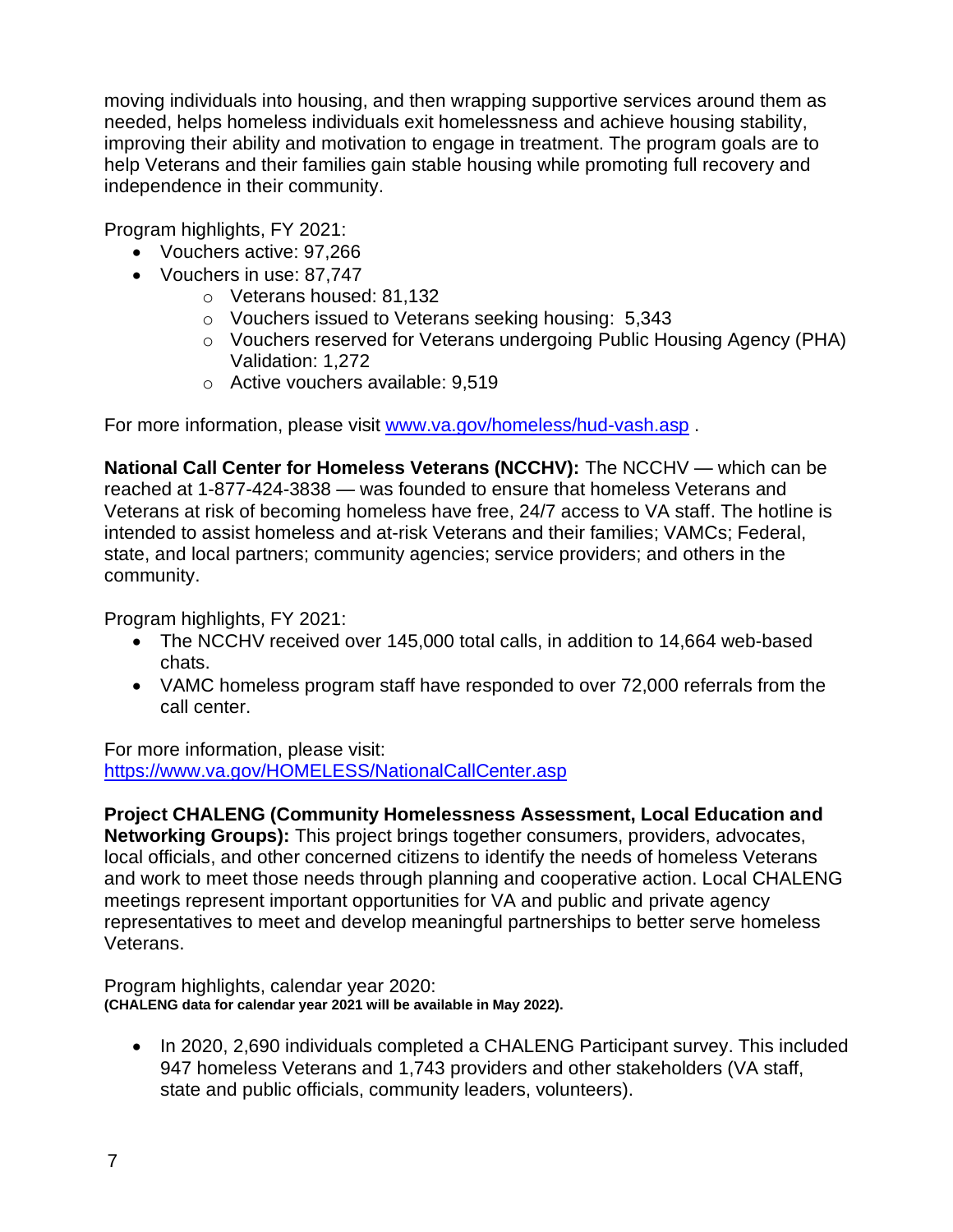- Nine percent of the homeless Veteran survey participants were women. Thirtyseven percent of the homeless Veteran participants were between the ages of 45- 60 with another 44 percent 61 or older.
- There were 1,743 provider and other stakeholder participants. Of these, 52 percent were VA staff, two percent were other Federal employees, 36 percent were state/local official or community providers, and 10 percent were interested members of the community.
- Nine of the top ten unmet needs were the same for male and female Veterans: childcare, family reconciliation assistance, housing for registered sex offenders and legal assistance in six areas: family law, court fees/court fines, credit issues/debt collection, expungement of a criminal record, child support issues, and tax issues.
- Eight of the top ten met needs were also the same for male and female Veterans: medical services, mental health services, case management, food, clothing, and testing and treatment for TB, HIV/AIDS, and Hepatitis C.
- Consistent with 2019 data and with the previous 20 years of CHALENG data, in 2019 met needs primarily reflect services that Veterans Health Administration (VHA) can provide directly, and unmet needs are primarily services that require community partnership to meet. This consistency underscores the importance of collaboration between federal, state, local, and community partners to meet the needs of homeless Veterans to successfully end homelessness.

For more information about the project and to see the full details of the top ten unmet needs for Veterans, and the demographics of the participants, please visit [www.va.gov/homeless/chaleng.asp.](http://www.va.gov/homeless/chaleng.asp)

**Stand Downs:** Stand Downs are typically one- to three-day events providing services to homeless Veterans such as food, shelter, clothing, health screenings, VA and Social Security benefits counseling, and referrals to a variety of other necessary services, including housing, employment, and substance use treatment. Stand Downs are collaborative events, coordinated among local VA sites, other government agencies, and community groups that serve people who are homeless.

To see Stand Down program highlights, please refer to the HCHV program section on pages 3-4.

For more information, please visit [www.va.gov/homeless/events.asp.](http://www.va.gov/homeless/events.asp)

**Supportive Services for Veteran Families (SSVF):** This program, authorized by Public Law 110-387, provides supportive services to very low-income Veteran families living in or transitioning to permanent housing. SSVF is designed to rapidly rehouse homeless Veteran families and prevent homelessness for those at imminent risk of becoming homeless due to a housing crisis. Funds are granted to private nonprofit organizations and consumer cooperatives, which then provide very low-income Veteran families with a range of supportive services designed to promote housing stability.

Program highlights, FY 2021:

• SSVF has played a leading role in VA's response to mitigating COVID-19 risks to vulnerable homeless Veterans. Between March 2020 and September 2021, SSVF placed nearly 32,000 Veterans in hotels/motels and 20,000 of these Veterans have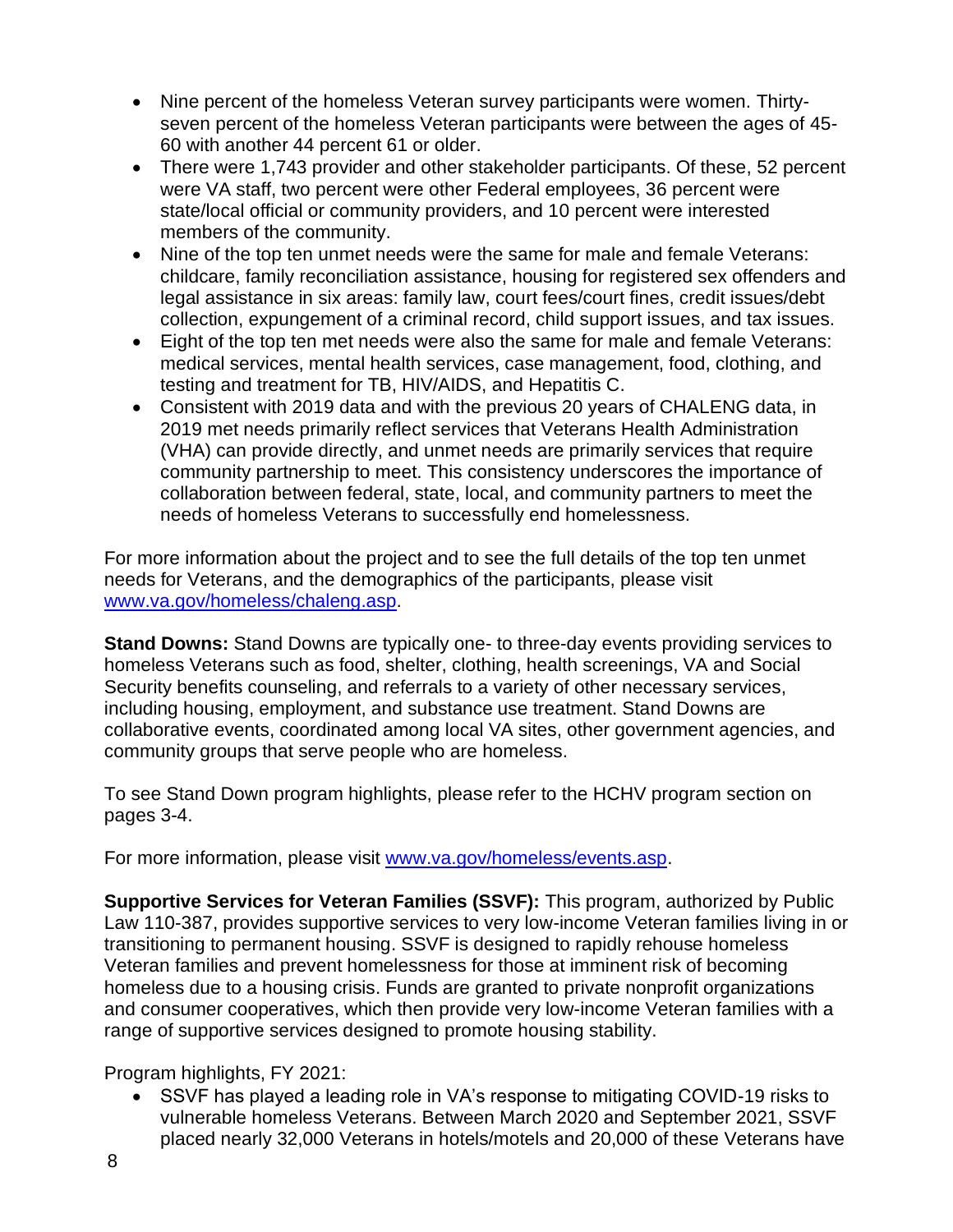since left these hotels/motels for permanent housing. This initiative was funded through the CARES Act.

- On August 5, 2021, VA announced a national expansion of SSVF's Shallow Subsidy initiative. This national expansion will now allow grantees serving homeless and at-risk Veteran families in all 50 states, the District of Columbia, Puerto Rico, Guam, and the Virgin Islands to offer 2-year rental subsidies to eligible Veteran families. The expansion is being funded through the American Rescue Plan.
- In FY 2021, VA awarded approximately \$418 million in grants to more than 260 non-profit organizations, through the SSVF Program, allowing low-income Veteran families around the nation to access services under the Supportive Services for Veteran Families program.
- In FY 2021, SSVF continues its national Rapid Resolution initiative which offers homeless diversion through reunification with family and friends.
- SSVF assisted over 114,100 individuals; with over 80,000 Veterans assisted.
- Over 19,200 children assisted in over 10,500 households with children.
- 77 percent of those discharged from the SSVF program obtained permanent housing.

For more information and a list of SSVF grantee locations, please visit: [www.va.gov/homeless/ssvf.](http://www.va.gov/homeless/ssvf)

**Veterans Justice Outreach (VJO):** The purpose of the VJO program is to prevent homelessness and avoid the unnecessary criminalization of mental illness and extended incarceration among Veterans. This is accomplished by ensuring that eligible justiceinvolved Veterans encountered by police, and in jails or courts, have timely access to VHA mental health, substance use, and homeless services when clinically indicated, and other VA services and benefits as appropriate.

Program highlights, FY 2021:

- The VJO program provided services to over 38,900 justice-involved Veterans.
- VA provided support to 601 Veterans Treatment Courts and other Veteran-focused court programs.
- VA partnered with legal providers to offer 170 pro-bono legal clinics to Veterans on site at VAMCs.

For more information, please visit [www.va.gov/homeless/vjo.asp.](http://www.va.gov/homeless/vjo.asp)

**Clinical Operations Business Intelligence (BI) Section:** BI's mission is to provide visibility and insights into homeless program operations, with the goal of improving program performance, strategic management, and operational efficiency. BI leads and provides consultative support around the development of strategies, data collection platforms, tools, and initiatives that support data-driven, enterprise-wide decisions and actions. The team also provides intensive guidance, consultation, and support to internal stakeholders at all levels of the organization (Veterans Integrated Services Network (VISN), VAMC, Program Offices, and leadership) and external stakeholders, including community and federal partners. Additionally, this team is responsible for national evaluation efforts, homeless program performance measurement, technical assistance, and operational analysis focused on improving homeless program service delivery,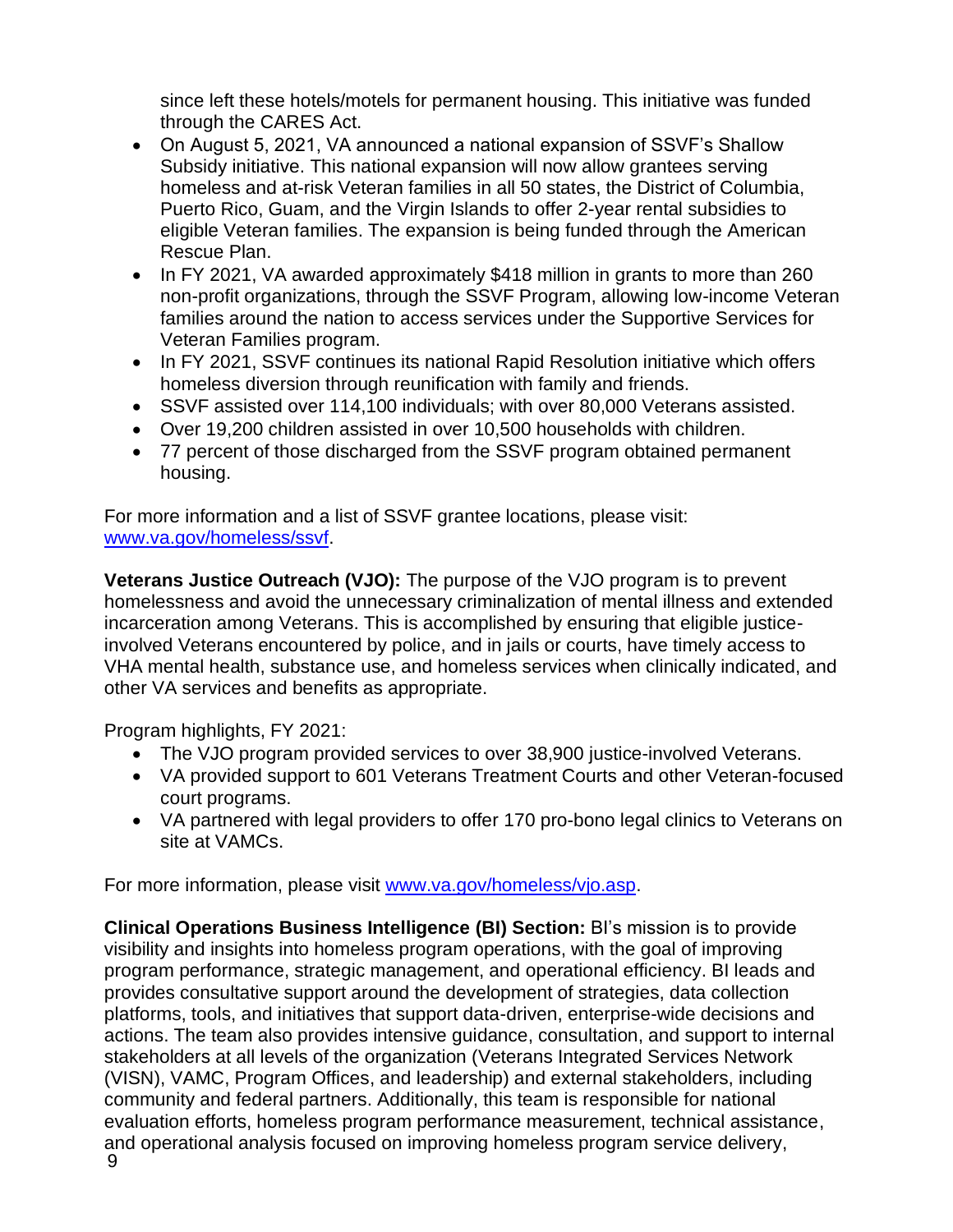targeting, expedited access to services, and homeless program sustainment.

Program highlights, FY 2021:

## **Homeless Program Operations, Initiatives & Technical Assistance**

- The Homeless Operations, Management, and Evaluation System (HOMES) Support Team provided technical assistance and support to homeless program staff to address over 9,100 inquiries submitted to the HOMES Help Desk.
- Received and/or issued over 7,000 digital communications related to COVID-19 policies, technical assistance, data reports, and requests for assistance.
- Partnered with the National Archives and Records Administration to improve DD-214 process times for Veterans experiencing homelessness.
- Lead hiring initiative and reporting efforts ensure VA homeless programs are sufficiently resourced efforts in partnership with Workforce Management and Consulting (WMC), VISN, partner offices, VAMCs, and VA leadership.
- Collaborated with the Advisory Committee on Homeless Veterans (ACHV) and the Office of Health Equity around understanding and minimizing disparities in access to services and outcomes, to include development of HPO's Racial Equity Dashboard.
- Successfully implemented and increased access to Telehealth within homeless programs by procuring and disseminating equipment for staff and Veterans, to include procurement and dissemination of nearly 60,000 disposable smartphones for Veterans and over 1200 iPads to staff and community partners.
- Developed a Productivity Tool to capture workload for all homeless programs with current calendar year (CY) 2021 work relative value units (wRVUs) values and providing accompanying technical assistance resources to assist program managers and field staff with accurate procedure coding, clinic set up, and Veterans Equitable Resource Allocation (VERA) reimbursement for homeless programs.
- In collaboration with the Behavioral Health Council, lead and subject matter expert for the transition to the new Electronic Health Record (EHR), Cerner, including development of over 25 standardized forms for clinical documentation content in the EHR and accompanying reports for use by Homeless Program staff, creating technical assistance in collaboration with each program office to address Homeless Program documentation standards, and providing ongoing technical support regarding Cerner implementation to field staff through pre and post go-live training events. These impactful changes have improved the EHR for Homeless Program staff to expedite quality care for Veterans, increase efficiency, and decrease variability.
- Produced over 250 ad-hoc data requests solicited by Homeless Program leadership, field staff, and other internal and external stakeholders, providing specialized and personalized insights into homeless program operations and outcomes.
- Developed and maintained platforms and reporting services to meet specific program office requirements, such as the HUD-VASH Project Based Voucher Registry and GPD's Case Management Tracking Tool, to include development of congressionally mandated reporting.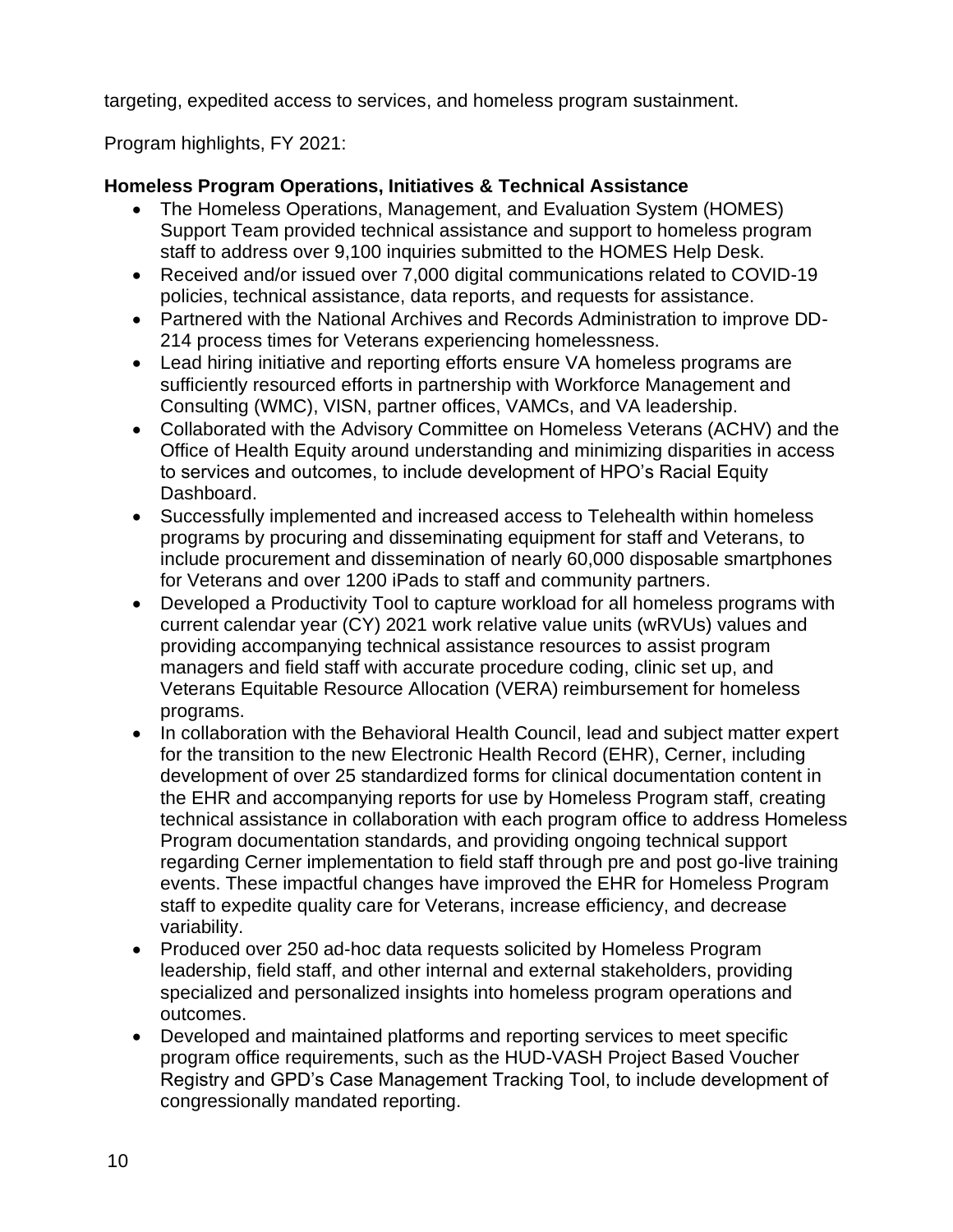- Disseminated de-duplicated permanent housing placement reports, which provide insights into how many Veterans are placed in housing. In FY 2021, over 36,000 Veterans obtained permanent housing in VHA homeless programs.
- Developed congressionally mandated Women Veteran Gap Analysis in response to Megabus Section 4203.

For more information, please email: [HPO's Clinical Operations Business Intelligence](mailto:VHA10NC1HPOAnalyticsTeam@va.gov)  [Team.](mailto:VHA10NC1HPOAnalyticsTeam@va.gov)

**National Center on Homelessness among Veterans (NCHAV):** NCHAV works to promote recovery-oriented care for Veterans who are homeless or at-risk for homelessness by conducting and supporting research; assessing the effectiveness of programs; identifying and disseminating best practices and integrating these practices into polices, programs, and services for homeless or at-risk Veterans; and serving as a resource center for all research and training activities carried out by the Department and by other Federal and non-Federal entities with respect to Veteran homelessness. NCHAV is active in research, model development, education and policy analysis.

Program highlights, FY 2021:

### **RESEARCH:**

- Expanded our pool of affiliated researchers from 36 to 40. Through these partnerships, NCHAV provides a forum for researchers focused on the causes of homelessness to network and discuss opportunities to partner on research projects.
- Generated 25 peer-reviewed research publications on homelessness among Veterans and 7 research briefs.
- Administered 5 intramural grants.
- Presented 15 research-focused educational events.
- Maintained a Veteran research engagement panel of 12 Veterans with lived experiences of homelessness to advise and provide input on ongoing research projects.
- Oversaw 19 studies covering a range of topics from epidemiology of eviction, predictive analytics of program exits, dementia and long-term care, money management, and suicide.

## **EDUCATION & MODEL DEVELOPMENT:**

- Provided 11 national educational events that were attended by over 3,100 participants.
- Recorded and produced, in collaboration with VHA's Employee Education System (EES), two podcast series entitled "Battling Two Frontiers: Substance Use Epidemic During a Pandemic*"* and "VHA Homeless Programs – Conversations about Racial Equity."
- Launched a new quarterly webinar series, "Exploration-Innovation-Technology (E.I.T.)", in partnership with the VHA Innovation Ecosystem, to provide a platform to showcase and foster innovative approaches to health care for Veterans.
- Initiated a pilot in partnership with the HUD-VASH Program and the Office of Rehabilitation and Prosthetic Services to create a best-practice model for HUD-VASH occupational therapy services.